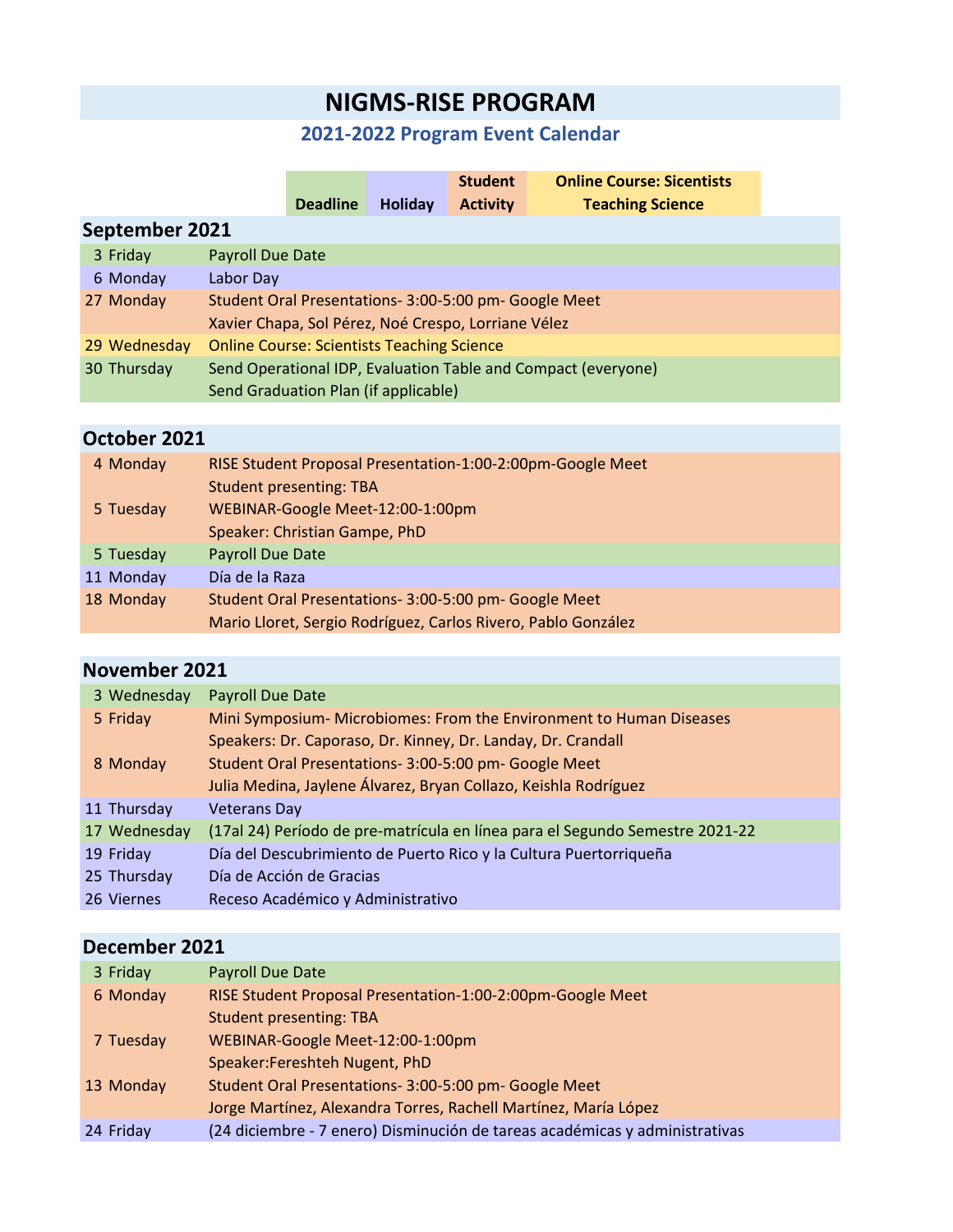# **NIGMS-RISE PROGRAM**

### **2021-2022 Program Event Calendar**

|              |                                                                            |                 |         | <b>Student</b>  | <b>Online Course: Sicentists</b> |  |
|--------------|----------------------------------------------------------------------------|-----------------|---------|-----------------|----------------------------------|--|
|              |                                                                            | <b>Deadline</b> | Holiday | <b>Activity</b> | <b>Teaching Science</b>          |  |
| January 2022 |                                                                            |                 |         |                 |                                  |  |
| 11 Tuesday   | Matrícula en línea para los cursos del Segundo Semestre                    |                 |         |                 |                                  |  |
| 12 Wednesday | Payroll Due Date                                                           |                 |         |                 |                                  |  |
| 14 Friday    | Student Oral Presentations- 3:00-5:00 pm- Google Meet                      |                 |         |                 |                                  |  |
|              | Gabriel Borges, Joseline Serrano, Cristhian Calo, Nicole Marzán            |                 |         |                 |                                  |  |
| 17 Monday    | Natalicio de Martin Luther King                                            |                 |         |                 |                                  |  |
| 28 Tuesday   | Mini Symposium-Advances in Pharmacology: from molecules to systems effects |                 |         |                 |                                  |  |
|              | <b>Speakers: TBA</b>                                                       |                 |         |                 |                                  |  |
|              |                                                                            |                 |         |                 |                                  |  |

## **February 2022**

| 3 Thursday | <b>Payroll Due Date</b>                                         |
|------------|-----------------------------------------------------------------|
| 14 Monday  | RISE Student Proposal Presentation-1:00-2:00pm-Google Meet      |
|            | <b>Student presenting: TBA</b>                                  |
| 15 Tuesday | WEBINAR-Google Meet-12:00-1:00pm                                |
|            | Speaker: Deysha Ferrer-Torres, PhD                              |
| 21 Monday  | Día de los presidentes y próceres Puertorriqueños               |
| 28 Monday  | Student Oral Presentations- 3:00-5:00 pm- Google Meet           |
|            | Luis Velázquez, Alexis Santana, Daisy Consuegra, Eduardo Tosado |
|            |                                                                 |

## **March 2022**

| 3 Thursday  | Payroll Due Date                                                   |  |  |  |  |
|-------------|--------------------------------------------------------------------|--|--|--|--|
| 2 Tuesday   | Día de la ciudadanía                                               |  |  |  |  |
| 14 Monday   | Student Oral Presentations- 3:00-5:00 pm- Google Meet              |  |  |  |  |
|             | Mariangeli Moneró, Ricardo Noriega, Yesenia Acevedo, Angel Miranda |  |  |  |  |
| 22 Tuesday  | Día de la abolición de la esclavitud                               |  |  |  |  |
| 28 Monday   | RISE Student Proposal Presentation-1:00-2:00pm-Google Meet         |  |  |  |  |
|             | <b>Student presenting: TBA</b>                                     |  |  |  |  |
| 29 Tuesday  | WEBINAR-Google Meet-12:00-1:00pm                                   |  |  |  |  |
|             | Speaker: Ian Maze, PhD                                             |  |  |  |  |
| 31 Thursday | Send Operational IDP and Evaluation Table (everyone)               |  |  |  |  |

## **April 2022**

| 5 Tuesday   | Payroll Due Date                                           |
|-------------|------------------------------------------------------------|
| 14 Thursday | (14-15) Receso Académico y Administrativo-Semana Santa     |
| 19 Tuesday  | Períodod de pre-matrícula en línea para verano 2021-22     |
| 18 Monday   | RISE Student Proposal Presentation-1:00-2:00pm-Google Meet |
|             | <b>Student presenting: TBA</b>                             |
| 19 Tuesday  | WEBINAR-Google Meet-12:00-1:00pm                           |
|             | Speaker: Patricia Silveyra, PhD                            |